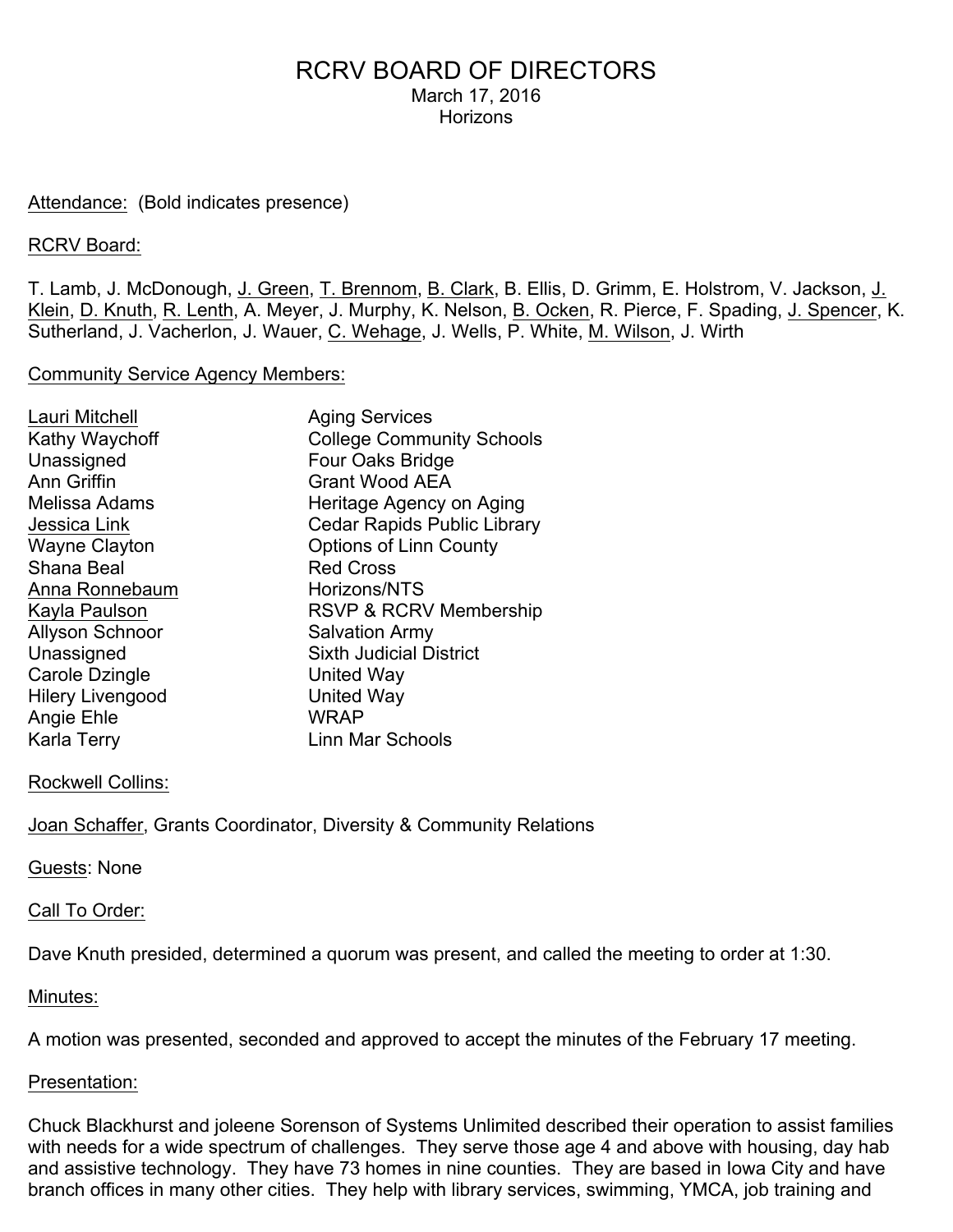# RCRV BOARD OF DIRECTORS March 17, 2016

Horizons

homes. Their Family Services Division has staff at 54 schools for counseling and emotional control. They have volunteer opportunites in assistive technology, ramps and electrical control of appliances.

### Old Business:

We are looking for grant applications, and continue to operate Community Projects meetings at Kirkwood in Hiawatha.

### New Business:

An initiative to review the future of RCRV is underway. Issues are dearth of new members and reduced interaction with NPOs. An executive group will review mission documents, newsletter changes, membership, weekly meeting, motto, 501(c)3 opportunity, and assign a point contact person for each NPO we work with.

### Partner Agency Reports:

## Lauri Mitchell – Aging Services

As I mentioned at the last RCRV meeting, Aging Services chore program is looking for both paid and volunteer handy people for various projects.

Volunteers might make minor repairs to wooden decks/steps/rails, put up curtain rods/curtains, change lightbulbs, replace a damaged outlet/light switch, replace a lock/doorknob, or tighten hinges on doors/cabinets.

Paid handy people install grab bars and railings throughout the home; make more extensive repairs to decks, steps, railings, and ramps; go into a home to assess and repair multiple projects (screen door won't lock, window won't open, and toilet is running); and other health and safety related projects.

Need changes from one week to the next, so we appreciate having a few people willing to be on the list for calls, both volunteer and paid. We average 3 calls a week for all projects, but this also includes plumbing, pest control, heat tape, smoke detectors, and other larger projects not completed by our handy people.

## Angie Ehle – WRAP:

Day of Caring set for May 12.

Jessica Link - Cedar Rapids Public Library : No report

Wayne Clayton - Options of Linn County:

Due to scheduling conflicts, I won't be able to attend today's RCRV board meeting. We do have a current project with RCRV, though. Steve Schroeder is assisting us with the design and build of a raised garden bed that will be part of our project to help the non-profit Feed Iowa First.

Thanks for all your help.

Kathy Waychoff - College Community School District: No report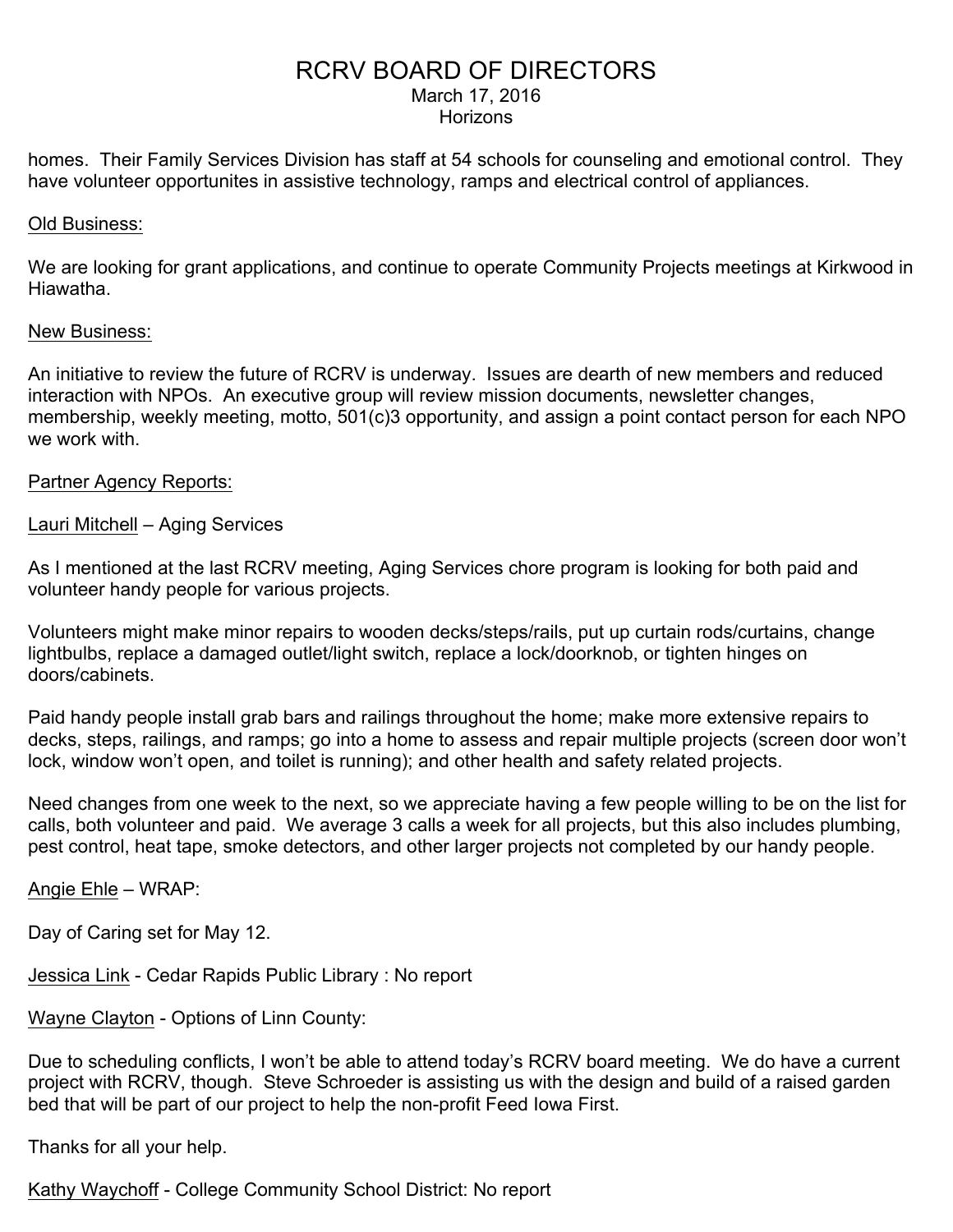# RCRV BOARD OF DIRECTORS March 17, 2016 Horizons

## United Way – Carole Dzingle: – No report

## Horizons – Anna Ronnebaum:

# Meals on Wheels continues, looking for help. Masters of Money program is coming up.

## Kayla Paulson - United Way's 55+ Initiative

The 55+ Initiative sent out a letter to all volunteers that did not record any hours in 2015. We are getting a number of terminations and hours reports as a result. By the end of April we hope to have an accurate number of engaged and active volunteers for both the 55+ Initiative and RCRV. Hours need to be turned in soon to ensure and invite to the Volunteer Breakfast, to use to tabulate awards for the supported non-profits and more. If you have questions or want a customized Excel file please contact Kayla Paulson at KPaulson@uweci.org or 319.398.5372 x837.

### **Save the Dates:**

- Time for Art a silent auction where you commit donation of time instead of dollars will be on April 1<sup>st</sup> this year. Go to uweci.org for more info.
- United Way 55+ Initiative Volunteer Appreciation Breakfast will be on May 19<sup>th</sup> at Hills Bank in Hiawatha.
- We will have a United Way 55+ Initiative Night at the Ballpark on Saturday, May 21. 55+ Initiative members will be able to buy discounted tickets and are welcome to share the opportunity with friends and family. We will have a flyer going out in the mail and email soon.

If you are interested in connecting with new or additional volunteer opportunities in the community please contact Kayla Paulson at 319.398.5372 x 837 or KPaulson@uweci.org.

## Joan Schaffer – Rockwell Collins: No report

## Committee Reports:

John McDonough - Community Projects:

Terry Lamb continues to report on the meeting

Jim Klein, Bill Ellis - Data Base

No activity this month. Jim's gone this month

# Kayla Paulson - RCRV Membership Recruiting/Retention Report

## **Stats for February 2016**

- 203 active volunteers
- 0 new volunteers
- 0 inactivated volunteer restarted
- 0 inactive volunteers terminated/inactivated
- 44 members have reported hours
- $\bullet$  981.72 hours

## **2016 Totals** (2015 Total Numbers)

• 202 active volunteers (201)

- 2 new volunteers (9)
- 0 inactivated volunteer restarted (5)
- 1 inactive volunteers terminated/removed (2)
- 69 members have reported hours (149)
- 2446.20 hours (29,672.76)